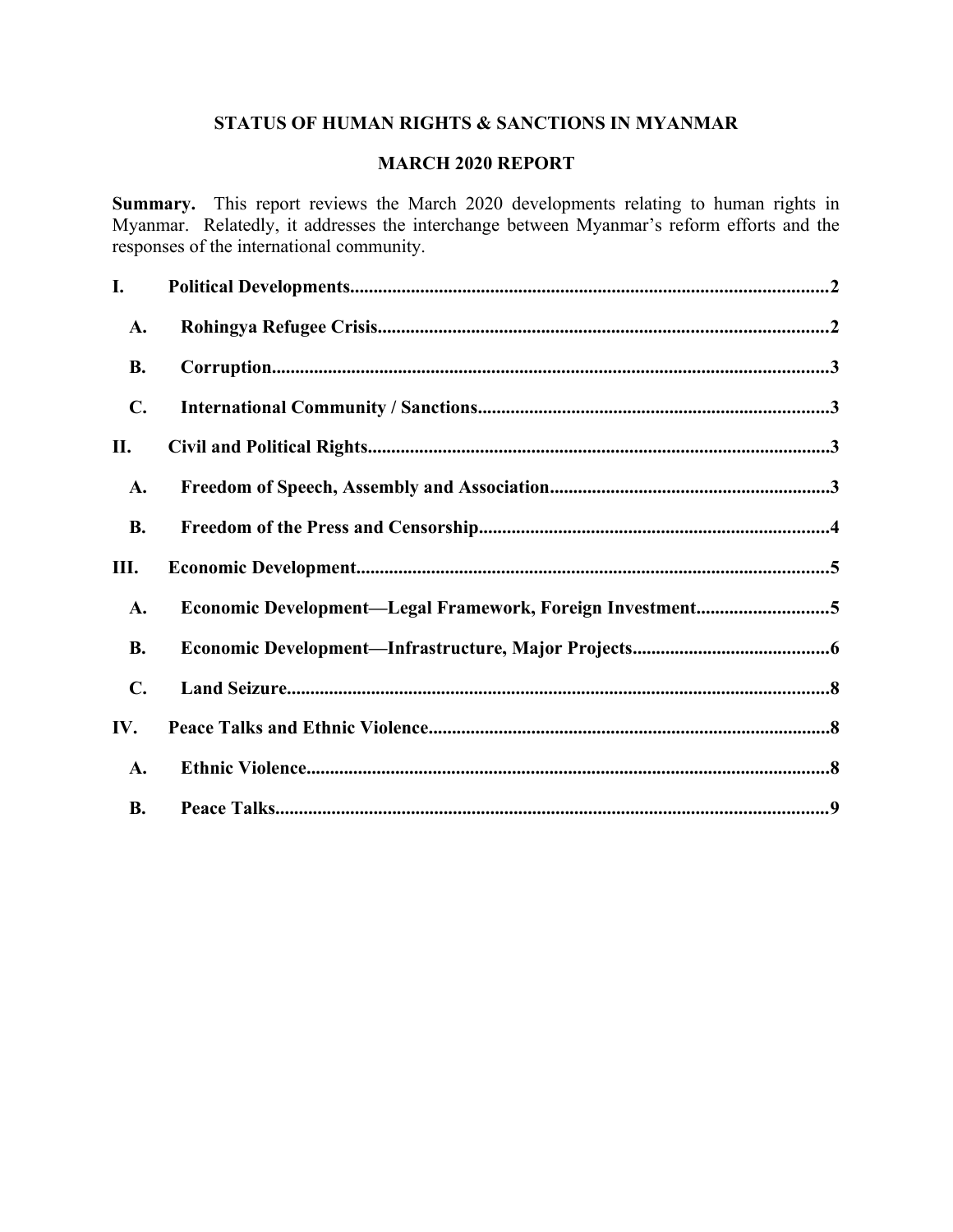#### **I. Political Developments**

#### <span id="page-1-1"></span><span id="page-1-0"></span>**A. Rohingya Refugee Crisis**

According to the United Nations, there are over one million Rohingya living in Bangladesh, of which nearly 900,000 live in camps in Cox's Bazar.<sup>1</sup> In March, Bangladesh confirmed its first COVID-19 death, and fears arose that the virus might soon spread across the densely populated country, including to the Rohingya refugees living in camps along the Bangladesh-Myanmar border. On March 17, a World Health Organization spokesperson warned that the population density in the camps, coupled with unsanitary conditions, would make the refugees vulnerable and prone to all sorts of communicable diseases.<sup>2</sup> While no COVID-19 infections had been detected in the camps as of March 20, aid workers were discouraged from going to the camps due to fears that they could be carrying the virus.<sup>3</sup> It will be impossible to completely halt interactions between refugees and outsiders, as aid workers play a crucial role in dispensing medical care and delivering food to the camps.<sup>4</sup> In anticipation of a possible crisis, the United Nations High Commissioner for Refugees instructed camp authorities to hold suspected COVID-19 cases in the camps in isolated areas until they can be transferred to specially designated isolation units.<sup>5</sup> However, there are currently no facilities in the camps to handle the virus. Moreover, refugees are currently not allowed to leave the camps, complicating any efforts to transport a refugee COVID-19 patient to a hospital in Cox's Bazar.<sup>6</sup> While authorities claim that there has been no community COVID-19 transmission in the refugee camps or surrounding communities, medical experts in Bangladesh state that not enough people have been tested to draw that conclusion. As of March 26, Bangladesh has only tested 920 people among a population of nearly 170 million.<sup>7</sup>

The Bangladesh government's internet blackout and phone restrictions at Rohingya refugee camps are obstructing humanitarian groups from addressing the threat of COVID-19.<sup>8</sup> Internet access in the camps has been shut down since September 2019. The authorities describe this broad restriction as a security measure, but critics charge that the measure is neither necessary nor proportionate.<sup>9</sup> Furthermore, under Bangladesh law, Rohingya are not allowed to have SIM Cards, and in September 2019 mobile phone carrier companies were directed to stop selling to Rohingya. Since then, authorities have confiscated over 12,000 phone cards from the refugees.<sup>10</sup> According to aid workers, such measures to restrict communication are obstructing the dissemination of information about symptoms and prevention and will likely end up endangering the lives of refugees, host communities, and healthcare workers, as aid workers and community leaders relay on internet-based communication tools to coordinate emergency services and share important information.<sup>11</sup>

On March 20, Bangladesh's foreign minister reported that details of 492,000 Rohingya sheltering in Cox's Bazar had been provided to the Myanmar authorities in the interest of immediate repatriation. The foreign minister stated that Bangladesh had now provided detailed information about approximately 600,000 Rohingya in Bangladesh, but that Myanmar's response had been extremely poor.<sup>12</sup> According to the Bangladesh government, around 9,000 Rohingya from the lists have been cleared for return to Rakhine State. The lists provide detailed information regarding place of origin, relatives, and identities, along with all data and biometric information.<sup>13</sup> Bangladesh claims that Myanmar has continued to accept the lists but has not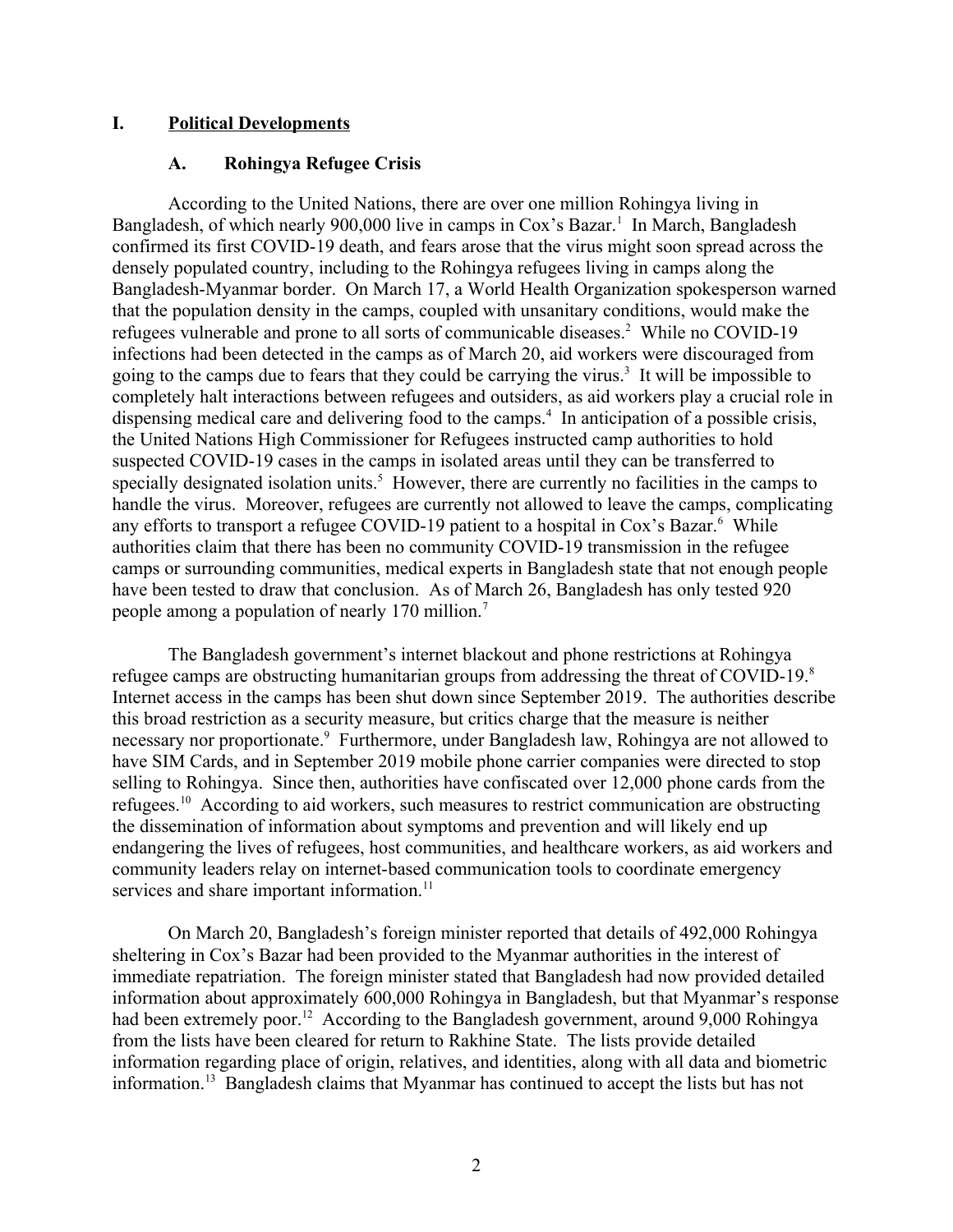otherwise taken action to repatriate the Rohingya, despite having promised China that it would repatriate the refugees.<sup>14</sup>

## <span id="page-2-3"></span>**B. Corruption**

Myanmar established a civil-military emergency task force to help respond to the country's growing number of confirmed COVID-19 cases.<sup>15</sup> In addition to mandates such as supporting community quarantine and preparing food and medicine supplies, the COVID-19 Control and Emergency Response Committee is also tasked with establishing a new department to track illegal border crossings and corruption.<sup>16</sup>

## <span id="page-2-2"></span>**C. International Community / Sanctions**

On March 18, Bangladesh provided information on 492,000 Rohingya sheltering in Cox's Bazar to the Myanmar authorities for immediate repatriation.<sup>17</sup> The Bangladeshi government has now handed over detailed information on approximately 600,000 Rohingya in Bangladesh.

The UN Human Rights Council ("UNHCR") expressed concern over reports of mounting civilian casualties and growing displacement resulting from the latest escalation of clashes in western Myanmar.<sup>18</sup> The UNHCR reiterated its call to all sides in the conflict to protect civilians and civilian infrastructure and implored all parties to implement a ceasefire.<sup>19</sup> Echoing the UN Secretary General's call for a global ceasefire on March 23, the ambassadors of Australia, Canada, Czech Republic, Denmark, the European Union, Finland, France, Germany, the Netherlands, New Zealand, Norway, Poland, Spain, Sweden, Switzerland, Turkey, the United Kingdom and the United States issued a statement stressing the importance of implementing a ceasefire in Rakhine and Chin States to allow better humanitarian access to the conflict areas.<sup>20</sup>

In mid-March, the European Union launched a  $63.5$  million regional project to support increased biosecurity in Southeast Asia, including Myanmar.<sup>21</sup> During the three-year project, the EU will work with Southeast Asian governments to increase biosecurity and biosecurity risk management, strengthen cross-border cooperation and data sharing and review relevant national legislations, guidelines and enforcement.<sup>22</sup> The World Bank will also work with Myanmar and other Southeast Asian countries to help bolster their health systems in response to the COVID-19 pandemic.<sup>23</sup>

## **II. Civil and Political Rights**

### <span id="page-2-1"></span><span id="page-2-0"></span>**A. Freedom of Speech, Assembly and Association**

The Arakan (Rakhine) Cultural Preservation Committee announced that it will not hold its traditional Thingyan festivities in Sittwe this year due to ongoing fighting in various Rakhine State townships.<sup>24</sup> The festival is also subject to cancellation in other townships. One official stated, "People in the town are [supposed to be] having fun, though the clashes are happening on the other side. That's why we have decided not to hold the festival."<sup>25</sup> In lieu of the festival, the committee has prioritized providing aid to displaced people. Fighting between the Tatmadaw and Arakan Army ("AA") within Rakhine State first began in December 2018.<sup>26</sup>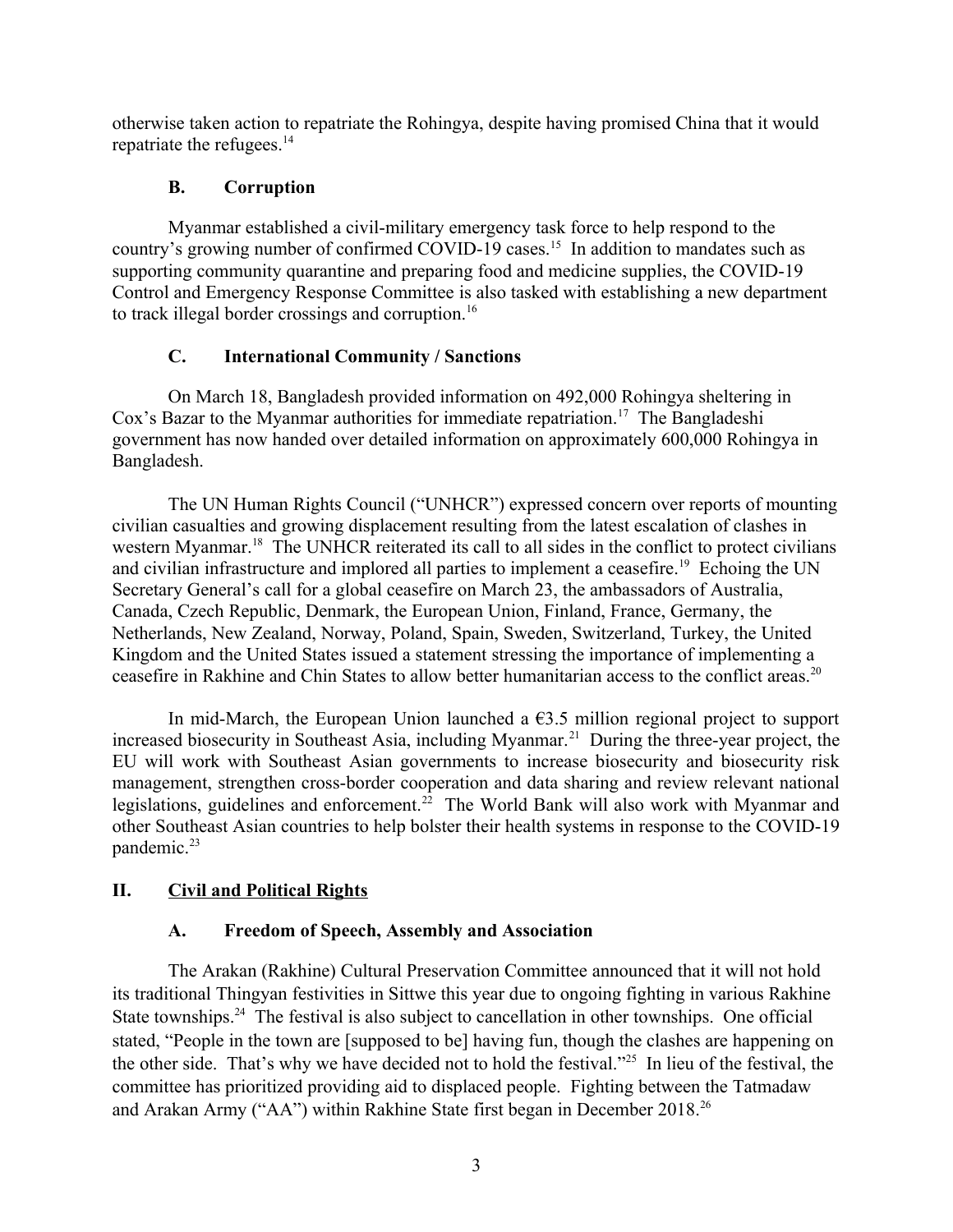Hpa-An Township brought a lawsuit against Saw Tha Boe, a Kayin environmental activist, for defamation related to a traditional prayer ceremony held on January 17, 2020.<sup>27</sup> The prayer ceremony was dedicated to avoiding health problems and other dangers stemming from pollution and tainting of the local water supply near a coal-powered cement factory. Saw Tha Boe has been charged under Section 505(b) of the Penal Code for acting with intent to induce fear or alarm in the public, which carries a potential prison sentence of up to two years.<sup>28</sup> The Karen Human Rights Group issued a statement concerning Saw Tha Boe's arrest and highlighted the need for local governments to control local enterprises that endanger people and the environment $^{29}$ 

The worldwide spread of COVID-19 has led to the shutdown of various public gatherings in Myanmar, including festivals and other events in Kalay, Sagaing Region.<sup>30</sup> The cancellation of public events is seen as a preventative measure. Myanmar's Foreign Affairs Ministry has also announced the shutdown of many border checkpoints across the country. Foreign nationals can no longer enter the country unless they do so through Yangon, Mandalay and Nay Pyi Taw International Airports.<sup>31</sup>

Various townships in Rakhine and Chin States continue to experience a governmentsanctioned internet blackout.<sup>32</sup> The internet blackout has left some townships without internet for as long as nine continuous months. While the blackout has harmed businesses and food distribution for displaced people, new concerns have arisen over the spread of COVID-19. Because the Myanmar government uses the internet to communicate information about preventing and mitigating the spread of the virus, commentators are concerned that the internet ban could have "deadly consequences" for residences of the affected townships.<sup>33</sup> Many are also concerned about the internet shutdown being used as a tool to suppress the spread of information related to human rights abuses.<sup>34</sup> Ko Htoo Chit, Executive Director of the Foundation for Education and Development, stated, "I am worried that the internet ban will be imposed in other ethnic areas and armed conflict areas with ethnic armed groups. I believe that the internet ban is an attempt to prevent the world from knowing of breaches of human rights in the conflict zone." $35$ 

#### <span id="page-3-0"></span>**B. Freedom of the Press and Censorship**

Myanmar's military withdrew multiple defamation lawsuits against Reuters News Agency, a parliamentarian, and other parties, after pressure from the Myanmar Press Council.<sup>36</sup> In one of the suits, the army had sued Reuter News Agency and a local lawmaker for their coverage of the death of two Rohingya Muslim women during an artillery strike in Rakhine State.<sup>37</sup> The lawsuit was brought pursuant to Section  $66(D)$  of the Telecommunications Act, which prohibits defamation with a maximum prison sentence of two years.<sup>38</sup> The news coverage attributed the women's death to the army, but the army claimed that the artillery fire had come from the AA.<sup>39</sup> A colleague of the accused parliamentarian stated, "[The lawsuit] will make it difficult to obtain accurate and reliable information in the future. It may lead to an increase in fake news and rumors. Legislators are the only ones who are legally able to confirm news in Rakhine. The consequences of this charge levelled against the MP will be that no one will speak out in the future."<sup>40</sup>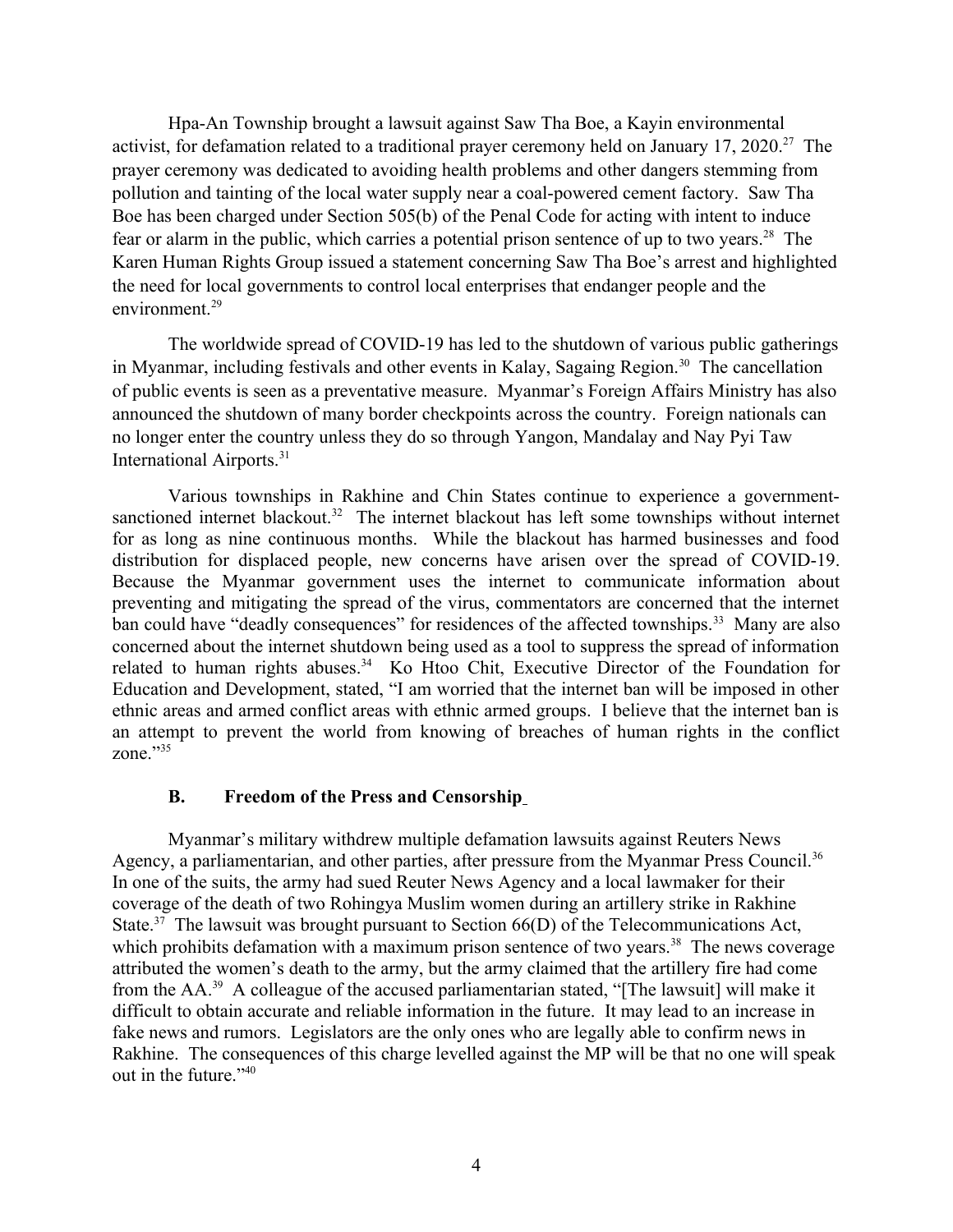In another dismissed lawsuit, the Tatmadaw had sued Reuters News Agency and an editor from The Irrawaddy over their coverage of fighting between the military and the AA.<sup>41</sup> The Tatmadaw brought suit alleging the news stories were misleading and undermined the dignity of the military. The Myanmar Press Council praised the withdrawal of the suits and urged others to submit media-related complaints to them prior to initiating a lawsuit.<sup>42</sup> In previous actions, reporters from Reuters News Agency have been imprisoned for more than 18 months for their investigation into the Rohingya genocide in Rakhine State.<sup>43</sup>

Shan State journalists have spoken out regarding access restrictions that prevent them from effectively gathering and reporting news from parliamentary meetings.<sup>44</sup> According to the journalists, reporters from media outlets other than MRTV and Sky Net are forbidden from entering the parliament meeting hall and must observe proceedings from an isolated observation room with great difficulty seeing and hearing.<sup>45</sup> As a result, journalists have expressed concerns that they are unable to effectively report parliamentary news. Parliamentary officials have not yet commented on the complaints.

#### **III. Economic Development**

#### <span id="page-4-1"></span><span id="page-4-0"></span>**A. Economic Development—Legal Framework, Foreign Investment**

Amid calls from the business community for government assistance to cushion the economic impact of the global COVID-19 pandemic, Myanmar's State Counselor announced a waiver of the 2 percent advance income tax on exports until the end of this fiscal year.<sup>46</sup> The Myanmar government also announced an initial stimulus package to cushion the impact of COVID-19 on the country's economy, including 100 billion kyats (nearly US\$70 million) worth of loans, eased deadlines for tax payments, and tax exemptions for Myanmar-owned businesses that have been hit by the global pandemic.<sup>47</sup> The government created the COVID-19 fund with 100 billion kyats to assist CMP (garment and manufacturing) and hotel and tourism businesses, as well as small and medium-sized enterprises owned by local businesspeople.<sup>48</sup> The interest rate on loans provided by the fund will be only 1 percent with a loan period of one year. The fund draws 50 billion kyats from the country's revolving fund and another 50 billion kyats from the social welfare fund, according to the government.<sup>49</sup> Moreover, the Central Bank of Myanmar dropped interest rates from 9.5 percent to 8.5 percent, effective April 1, to help spur economic growth.<sup>50</sup>

The Kachin State government signed a memorandum of understanding ("MOU") with a Chinese-backed company to develop a business park project in Kanpiketi, a border town in northern Myanmar, as part of Beijing's Belt and Road Initiative.<sup>51</sup> At an estimated cost of US\$22.4 million (31.85 billion kyats), the Kanpiketi Business Park will cover nearly 70 acres (28 hectares).

The COVID-19 pandemic and resulting shock to the economy are likely to ease pressure on Myanmar to speed up China's ambitious but slow-moving infrastructure program, according to a new report by the International Crisis Group ("ICG").<sup>52</sup> The ICG noted that President Xi Jinping's visit to Myanmar in January, when the outbreak was in its early stages, had already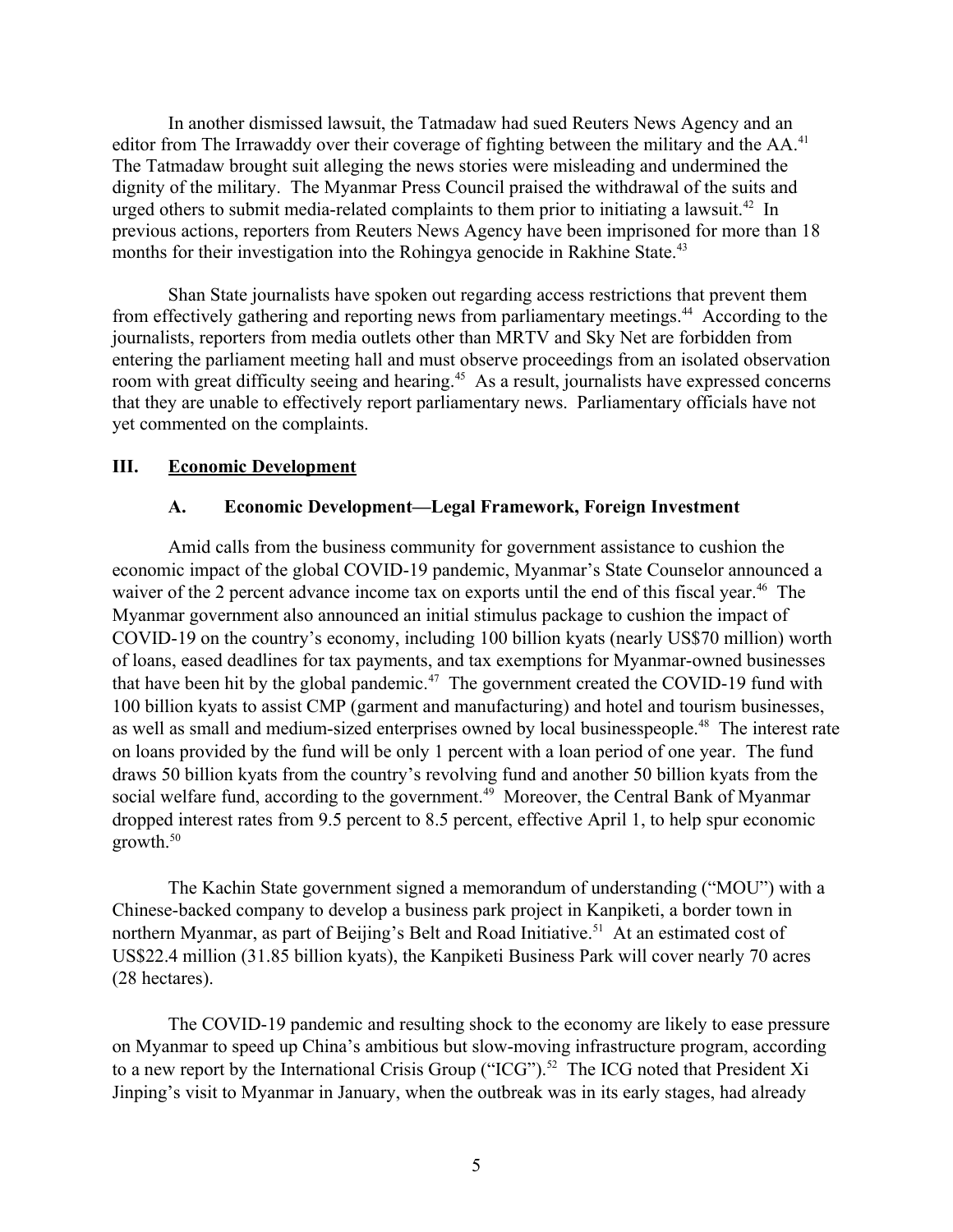failed to secure the major acceleration Beijing was hoping for in the multi-billion dollar China-Myanmar Economic Corridor, which forms a core part of its Belt and Road Initiative. "Uneasiness and lack of capacity within the Myanmar government, as well as political sensitivities around Chinese investment, mean that this trend is likely to continue through at least November 2020, when Myanmar is scheduled to hold a general election," according to an ICG report.

China will provide US\$6.78 million (9.45 billion kyats) to Myanmar for 22 projects under the Mekong-Lancang cooperation initiative, the Ministry of Foreign Affairs announced on March 23.<sup>53</sup> The Mekong-Lancang Cooperation Special Fund is a mechanism set up by China that involves Cambodia, Laos, Myanmar, Thailand and Vietnam with the aim of promoting cooperation in the areas of politics, security, and economic and social development.

Suzuki Thilawa Motor Co Ltd, Suzuki Motor Corp's subsidiary for assembly and sales of automobiles in Myanmar, will construct a new automobile plant that will conduct welding, painting, and assembly of automobiles, Suzuki Motor announced on March 23.<sup>54</sup> The company will spend an estimated ¥12 billion (150 trillion kyats) to build the facility, which is expected to start operations by September next year. The plant, which will be located in the Thilawa Special Economic Zone southeast of Yangon, is projected to have an annual production capacity of 40,000 units.

Myanmar Treasure Hotel & Resort Group Co Ltd and Singapore-listed Banyan Tree Holdings signed a joint venture agreement to carry out a hotel management business in Myanmar, according to a March 16 statement issued by Banyan Tree on the Singapore Exchange.<sup>55</sup> By leveraging Banyan Tree's expertise, the joint venture will run 17 of Myanmar Treasure's hotel properties located across the country.

The government approved a proposal by a Thai-Myanmar joint venture to build a US\$250,000 (346.3 million kyats) hotel project on Hlaing Gu Island off Kawthoung in Tanintharyi Region, according to the Directorate of Hotels and Tourism.<sup>56</sup> KMOT Company intends to build the project with 20 bungalows under the build-operate-transfer system.

The Securities and Exchange Commission of Myanmar ("SECM") announced that share trading by resident and non-resident foreigners shall start on March 20. SECM issued an instruction on March 6 allowing the opening of securities accounts by foreigners and daily share trading of listed companies on the Yangon Stock Exchange.<sup>57</sup> According to the instruction, securities companies can now receive applications from foreigners who are resident and nonresident under the foreign exchange management regulations.

### <span id="page-5-0"></span>**B. Economic Development—Infrastructure, Major Projects**

The COVID-19 pandemic has caused widespread negative repercussions across Myanmar. "The sharp drop in border trade has impacted the conditions of our economy. We can't escape this," Myanmar State Counselor Aung San Suu Kyi said, speaking at a public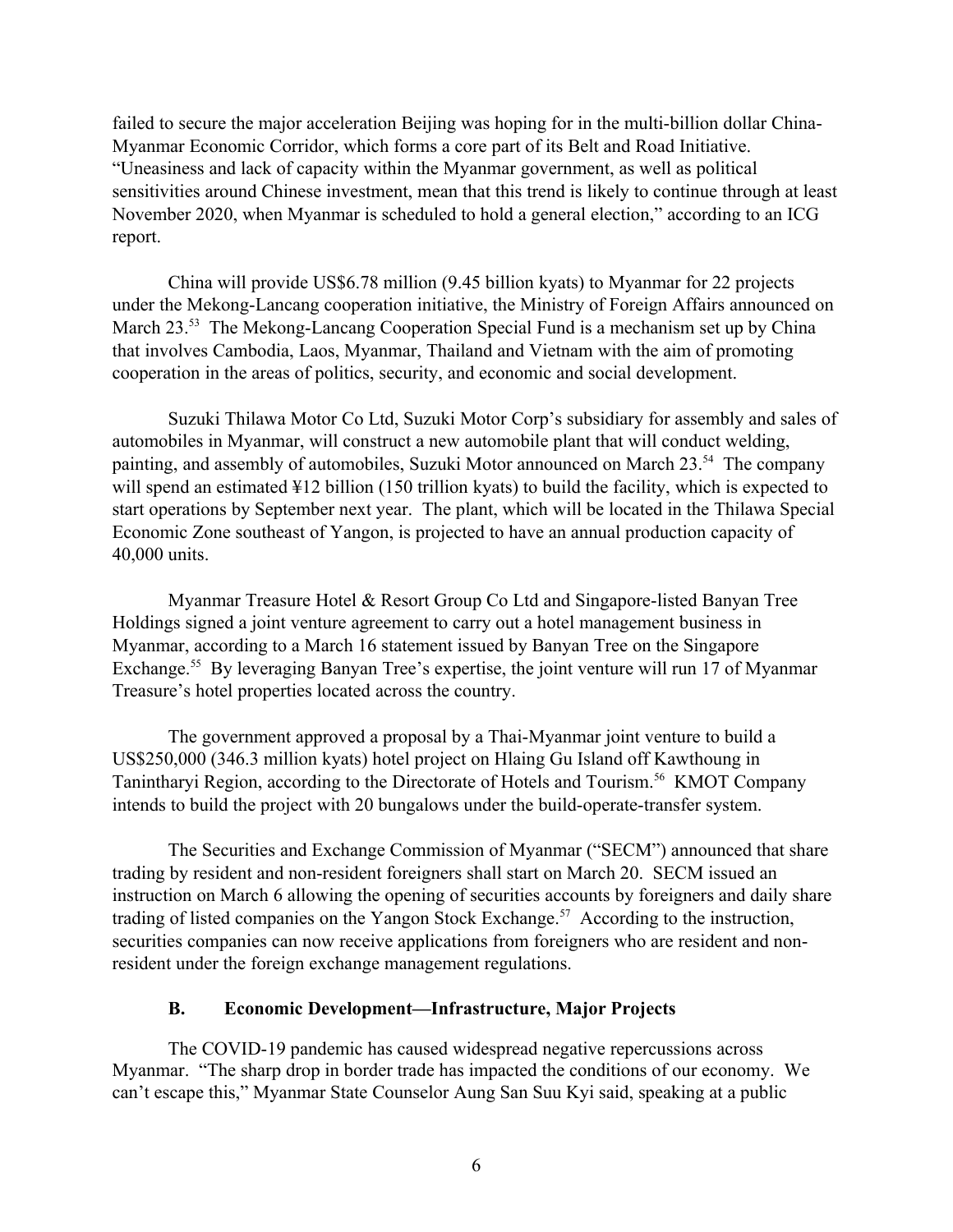meeting in Pyin Oo Lwin, Mandalay Region on March 10.<sup>58</sup> "We have launched a plan to tackle not only health issues but also economic issues."<sup>59</sup> The COVID-19 outbreak has already caused an overall slowdown in Myanmar's economy, and experts have warned that the effect of COVID-19 could lead to a full-blown economic crisis for the country. Since late January, the outbreak has continued to hit Myanmar's tourism, border trade and export sectors, causing massive losses for producers, exporters and workers. Myanmar has already lost several hundred million dollars as business slows in China, the country's largest trading partner.<sup>60</sup> On March 10, the government of India's Manipur State indefinitely shut down the Tamu-Moreh border gates, a key corridor for border trade between Myanmar and India, over concerns about the spread of COVID-19.<sup>61</sup> On March 8, the Confederation of Trade Unions of Myanmar ("CTUM") said that 16 factories have closed in Myanmar due to a lack of raw materials from China. Closures of garment factories have led to mass layoffs, affecting more than 7,000 workers, according to the CTUM.<sup>62</sup> Minister of Labor, Immigration and Population Thein Swe said that his ministry will collaborate with workers and factory owners to tackle the crisis. However, workers have expressed doubt that factories need to shut down due to a lack of raw materials and instead allege that the closures are to avoid labor disputes. $63$  Thousands of garment workers have gone on strike in an attempt to save their jobs. $64$  The Union of Myanmar Federation of Chambers of Commerce and Industry ("UMFCCI") also said tourist arrivals by plane have declined 53 percent since late January.<sup>65</sup> The Myanmar Tourism Federation also said that the outbreak is expected to cut tourism revenue by as much as 50 percent.<sup>66</sup> The kyat exchange rate has also become volatile. The exchange rate dropped from 1,405 kyats per dollar on March 4 to 1329 kyats per dollar on March 10.<sup>67</sup>

Myanmar officials visited the Chinese border in Hopang District of the Wa Self-Administered Zone in northern Shan State in March to observe a boundary issue with China.<sup>68</sup> China is reportedly building retaining walls on two streams along the border near Namtit Town. The Myanmar government is concerned that the Chinese retaining walls will cause soil erosion on Myanmar's side of the streams, both tributaries of the Salween River. According to the Myanmar Ministry of Foreign Affairs ("MOFA"), the Chinese authorities have placed large stones in the Nanting stream to expand the bank on their side of the waterway and to build retaining walls.<sup>69</sup> The Chinese have also reportedly built a road in the area.<sup>70</sup> MOFA said the Chinese side has also built retaining walls on the Namit Kun stream and the Namit tributary stream.<sup>71</sup> The area near the retaining walls is under the control of Myanmar's largest ethnic armed group, the United Wa State Army/United Wa State Party. "We have already established mechanisms to deal with such disputes and we will use them," Thein Min Tun, director of the Boundary Division under the Consular and Legal Affairs Department, said, adding that border boundary disputes are not uncommon for countries that share borders.<sup>72</sup>

Nay Win, the vice chair of the Mandalay Industrial Zone management committee, said that the Mandalay Industrial Zone, located in Pyigyitagun, needs to expand to attract more investments once the COVID-19 pandemic subsides.<sup>73</sup> The original industrial zone was built in 1990 and has been expanded twice since then due to demand from investors.<sup>74</sup> Before the pandemic struck, businessmen from Japan, Germany, South Korea and some ASEAN countries met with the committee to express their interest in opening a facility in the area.<sup>75</sup> The Mandalay Industrial Zone hosts about 700 businesses on about 1820 acres.<sup>76</sup>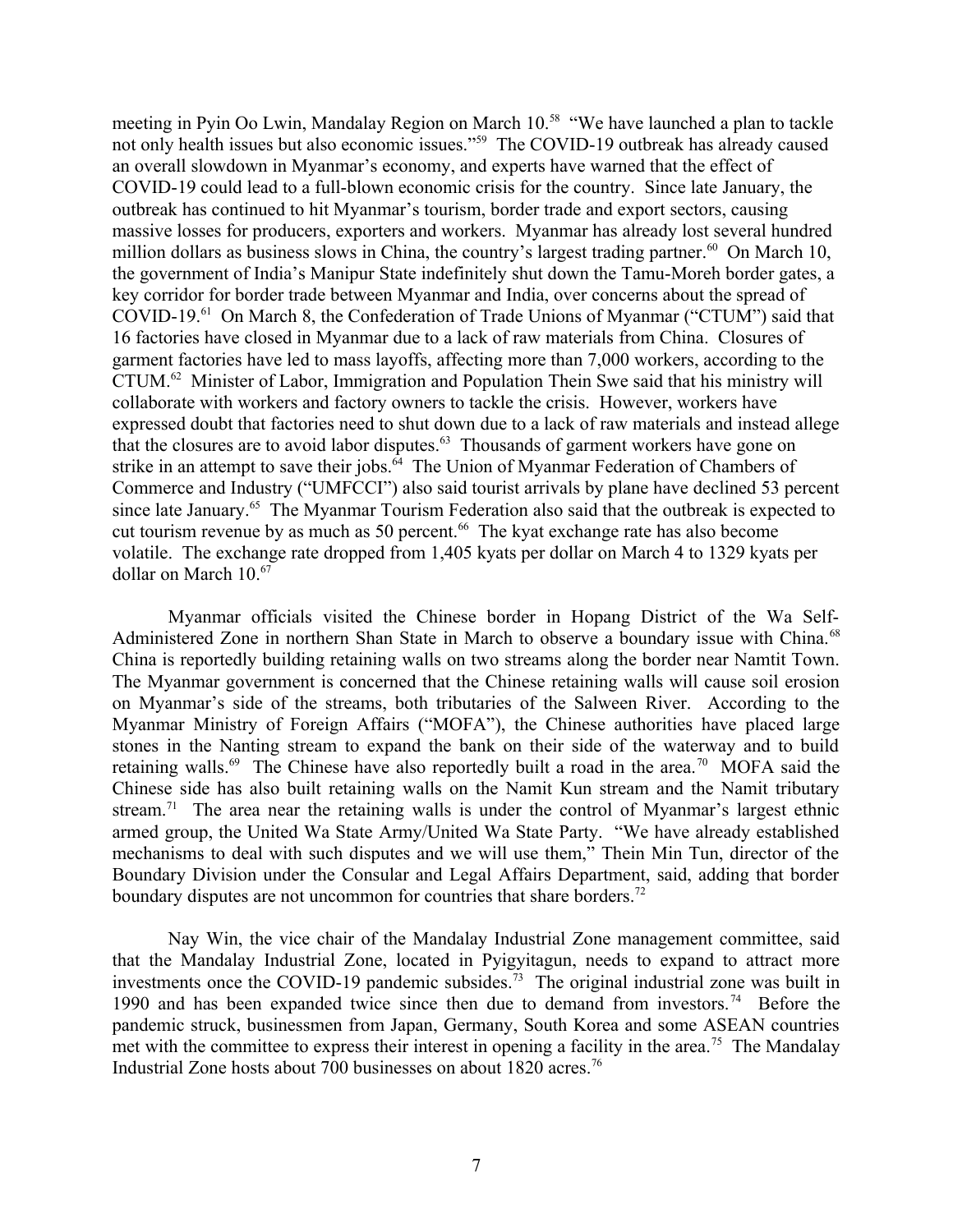#### <span id="page-7-2"></span>**C. Land Seizure**

Protests took place in March in Mandalay region against a Chinese-backed coal-powered cement factory which allegedly took confiscated farmland from farmers.<sup>77</sup> The protests turned violent, and it was reported that "[o]ne villager was shot in the leg, and several police were injured by stones and slingshots."<sup>78</sup> There have been multiple protests over this site, including one in May 2019 which resulted in numerous arrests.<sup>79</sup> Five villagers were each sentenced to five years in prison on charges of destroying a factory building and vehicles for their role in the May 2019 protests. $80$ 

In southeastern Myanmar, farmers expressed anger over the loss of their land which "slipped into the water."<sup>81</sup> There was speculation that the erosion was caused by sand mining.<sup>82</sup> Much of the sand is bound for Singapore.<sup>83</sup>

#### **IV. Peace Talks and Ethnic Violence**

#### <span id="page-7-1"></span><span id="page-7-0"></span>**A. Ethnic Violence**

A total of 21 villagers were killed and about two dozen were injured when Myanmar military fighter jets opened fire on four villages in Paletwa Township in Chin State in mid-March, according to local residents and relief groups.<sup>84</sup> Since February 5, parts of the township have become battlegrounds as the AA attempts to seize a Tatmadaw outpost on a hill in Meewa Village.<sup>85</sup> According to local political leaders, about 2,000 residents from 10 villages, including the four in which the casualties were reported, fled to Samee, a nearby town east of Paletwa, following fatal attacks on Wetma, Pyaing Tain and Meiksa Wa in mid-March.<sup>86</sup>

Military spokesman Brigadier General Zaw Min Tun said that as the military returned fire, it was hard to tell which side caused the villagers' casualties. $87$  He referred to a statement posted on the website of the Office of the Commander-in-Chief of Defense Services that "the military outpost was heavily surrounded by the [AA] insurgents near Meiksa (east) and Meiksa (west) villages in Paletwa, therefore the soldiers had no choice and shot them back. Because of the mutual fire, some of the villagers died and [were] injured."<sup>88</sup> According to a Khumi Affairs Coordination Council member, at least 17 Khumi villages have been affected by the fighting between the AA and the Tatmadaw.<sup>89</sup>

The Ta'ang National Liberation Army ("TNLA") and the Pangsay People's Militia Force ("PMF") clashed in northern Shan State's Namkham Township as the TNLA was destroying opium poppy fields.<sup>90</sup> The clash caused at least one PMF death and 3 TNLA injuries.<sup>91</sup> Residents in Namkham said that the fighting brought instability to the area, and residents had to temporarily flee their villages. $92$ 

Also in late March, the Tatmadaw arrested a village headman and his son after government forces clashed with the Restoration Council of Shan State ("RCSS") in Mongton Township, eastern Shan State.<sup>93</sup> Combined forces from the three battalions under the Mong Hsat-based Military Operations Command 14 attacked an RCSS military camp near Mong Eis village on the morning of March  $25.^{94}$ . The Tatmadaw then detained the headman and his son.<sup>95</sup> The son was later released but the father remained in custody as of the end of March.<sup>96</sup>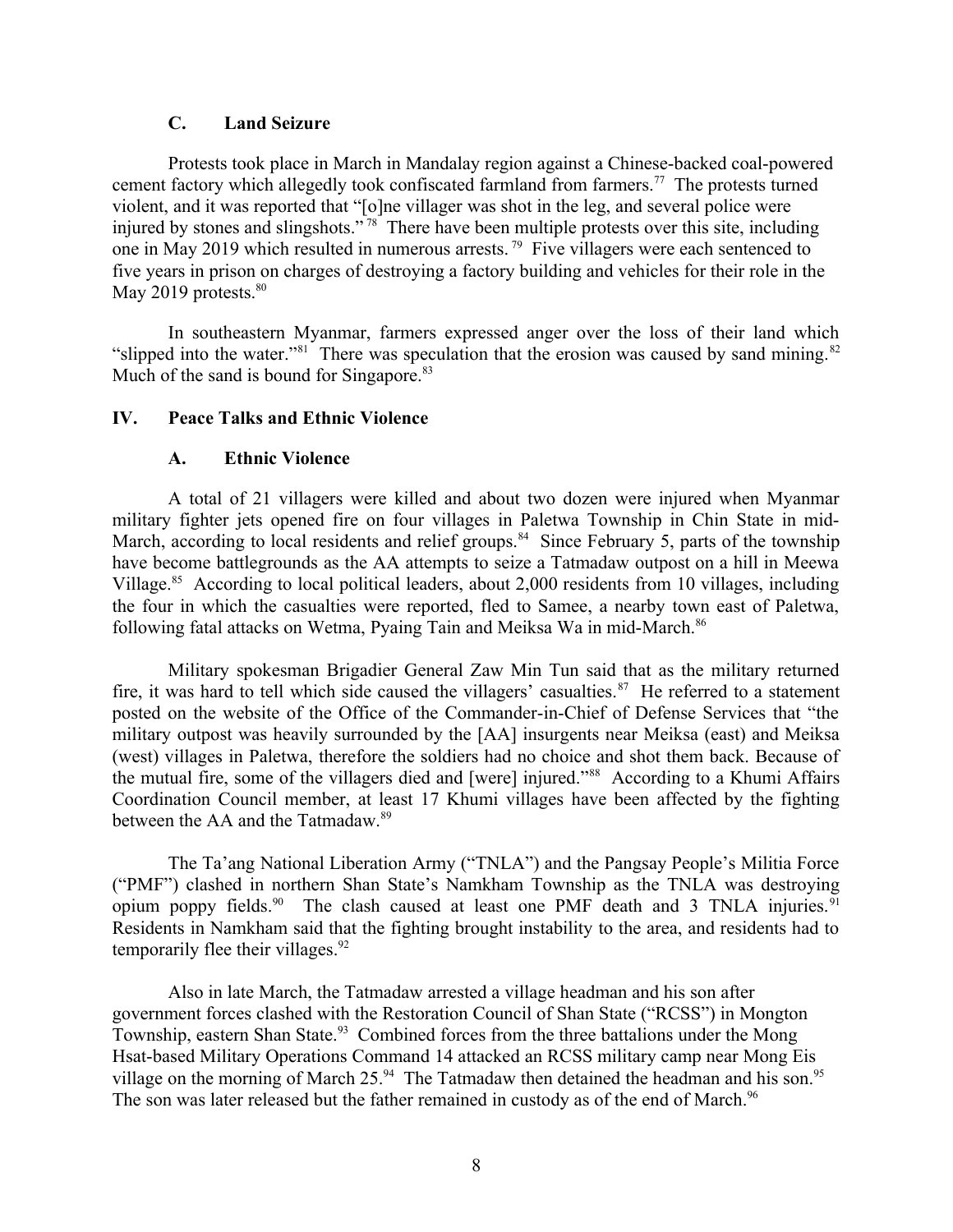#### <span id="page-8-0"></span>**B. Peace Talks**

The government and ethnic armed groups agreed to delay all peace talks, including the fourth session of the Union Peace Conference - 21st Century Panglong, to May or June due to the COVID-19 pandemic.<sup>97</sup> Preliminary ceasefire talks with the Northern Alliance of four ethnic armed groups, which have yet to sign the Nationwide Ceasefire Agreement ("NCA"), have been suspended, a spokesman of one of the groups said.<sup>98</sup>

In a significant boost to the national peace process, the Tatmadaw agreed to allow ethnic armed groups to draft their own state and regional charters.<sup>99</sup> However, the Tatmadaw insisted that the state and regional constitutions must be in line with the  $2008$  Constitution.<sup>100</sup> The ten ethnic armed groups that signed the NCA had been fighting for the right to draft their own state or regional constitutions as part of implementing the federal union in Myanmar. Naing Aung Ma Ngay, spokesperson of the New Mon State Party, one of the ten NCA signatories, said at a briefing in Yangon last month that the drafting of the state and regional constitutions would be part of the discussion on power-sharing between the central government and the states at the fourth session of the Union Peace Conference - 21st Century Panglong.<sup>101</sup>

A military spokesman expressed doubts that the AA, which is fighting the Tatmadaw in Rakhine and Kachin States, will be allowed to join the country's peace process, because the Myanmar government has designated the group as an unlawful terrorist organization.<sup>102</sup> The spokesman made his comments in response to statements by AA officials that the government's designation would not hurt the peace process.<sup>103</sup>

RCSS postponed national talks in Shan State over concerns about the COVID-19 virus, a spokesman for the ethnic armed group said.<sup>104</sup> Sai Laeng, RCSS spokesperson, said its leaders decided to attend the planned fourth session of the Union Peace Conference - 21st Century Panglong in April without holding the national meeting.<sup>105</sup>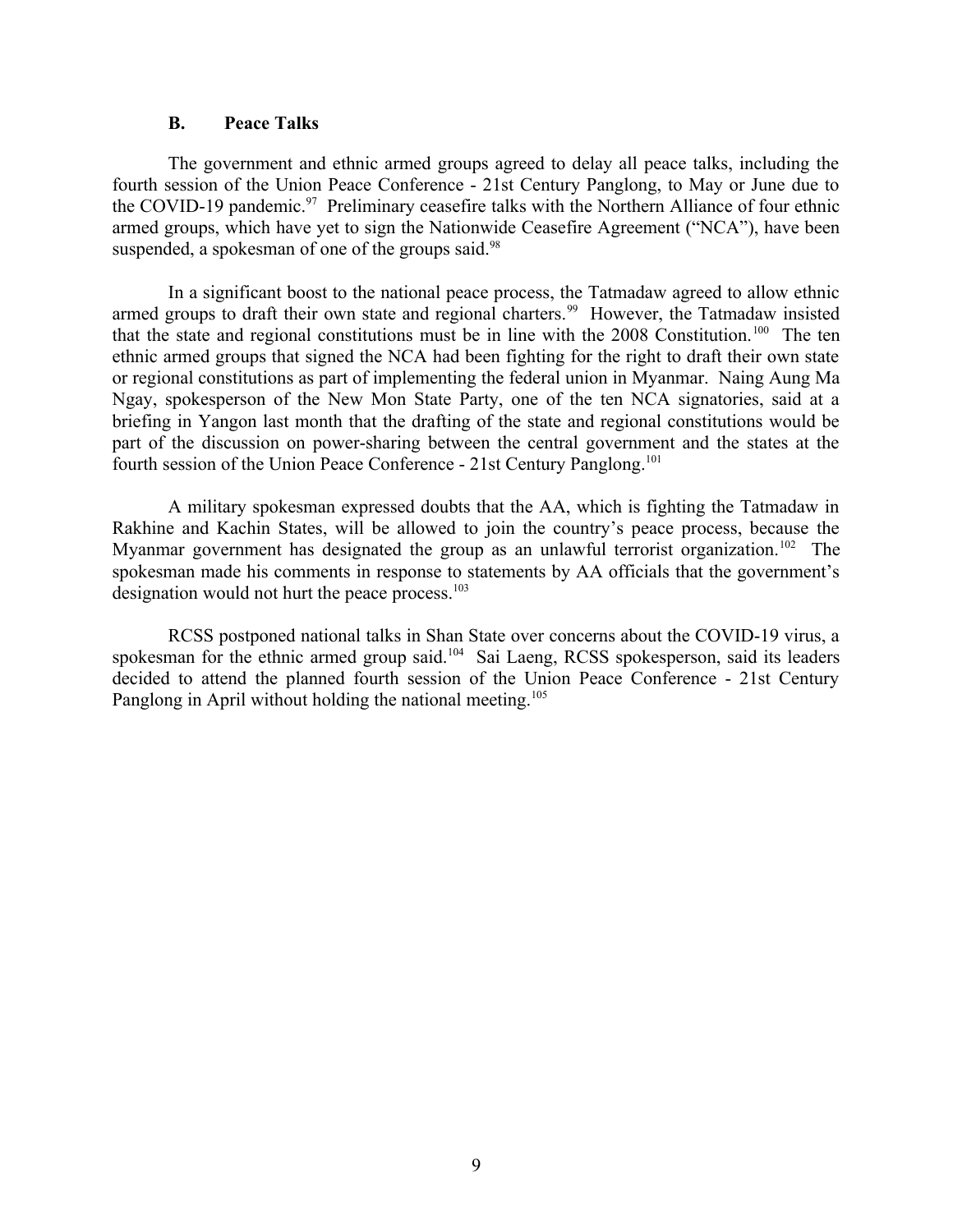<sup>1</sup> Human Rights Watch, March 26, 2020: [https://www.hrw.org/news/2020/03/26/bangladesh-internet-ban-risks-rohingya-lives#.](https://www.hrw.org/news/2020/03/26/bangladesh-internet-ban-risks-rohingya-lives) <sup>2</sup> Asia Times, March 20, 2020:<https://asiatimes.com/2020/03/rohingya-refugee-camps-a-covid-19-time-bomb/>. 3 *Id*. 4 *Id.* 5 *Id*. 6 *Id*. <sup>7</sup> Human Rights Watch, March 26, 2020: [https://www.hrw.org/news/2020/03/26/bangladesh-internet-ban-risks-rohingya-lives#.](https://www.hrw.org/news/2020/03/26/bangladesh-internet-ban-risks-rohingya-lives) 8 *Id*. 9 *Id*. <sup>10</sup> *Id*. <sup>11</sup> *Id.* <sup>12</sup> The Irrawaddy, March 20, 2020: <https://www.irrawaddy.com/news/burma/bangladesh-hands-list-492000-rohingya-myanmar.html>. <sup>13</sup> *Id.* <sup>14</sup> *Id.* <sup>15</sup> The Irrawaddy, March 31, 2020: [https://www.irrawaddy.com/news/burma/myanmar-forms-civil-military-emergency-task-force](https://www.irrawaddy.com/news/burma/myanmar-forms-civil-military-emergency-task-force-boost-covid-19-response.html)[boost-covid-19-response.html.](https://www.irrawaddy.com/news/burma/myanmar-forms-civil-military-emergency-task-force-boost-covid-19-response.html) <sup>16</sup> *Id*. <sup>17</sup> The Irrawaddy, March 20, 2020: <https://www.irrawaddy.com/news/burma/bangladesh-hands-list-492000-rohingya-myanmar.html>. <sup>18</sup> Mizzima, March 29, 2020: [http://mizzima.com/article/unhcr-voices-concern-over-mounting-myanmar-casualties.](http://mizzima.com/article/unhcr-voices-concern-over-mounting-myanmar-casualties) <sup>19</sup> *Id.* <sup>20</sup> Mizzima, April 2, 2020: <http://mizzima.com/article/ambassadors-myanmar-issue-statement-regarding-ceasefire>. <sup>21</sup> Mizzima, March 15, 2020: [http://mizzima.com/article/eu-invests-eu35-m-biosecurity-keep-myanmar-and-other-asean-countries](http://mizzima.com/article/eu-invests-eu35-m-biosecurity-keep-myanmar-and-other-asean-countries-safe)[safe](http://mizzima.com/article/eu-invests-eu35-m-biosecurity-keep-myanmar-and-other-asean-countries-safe). <sup>22</sup> *Id.* <sup>23</sup> Mizzima, March 29, 2020: <http://mizzima.com/article/world-bank-rep-arrives-myanmar-and-self-quarantines-covid-19-era>. <sup>24</sup> Burma News International, March 8, 2020: [https://www.bnionline.net/en/news/thingyan-festivities-be-curtailed-sittwe-due](https://www.bnionline.net/en/news/thingyan-festivities-be-curtailed-sittwe-due-conflict)[conflict](https://www.bnionline.net/en/news/thingyan-festivities-be-curtailed-sittwe-due-conflict). <sup>25</sup> *Id*. <sup>26</sup> *Id*. <sup>27</sup> Burma News International, March 12, 2020:<https://www.bnionline.net/en/news/sued-karen-environmental-activist-fight-his-case>.  $\frac{28}{29}$  *Id.* <sup>29</sup> *Id*. <sup>30</sup> Burma News International, March 23, 2020: [https://www.bnionline.net/en/news/public-gatherings-kalay-canceled-due](https://www.bnionline.net/en/news/public-gatherings-kalay-canceled-due-coronavirus-fears)[coronavirus-fears.](https://www.bnionline.net/en/news/public-gatherings-kalay-canceled-due-coronavirus-fears) <sup>31</sup> Burma News International, March 21, 2020: [https://www.bnionline.net/en/news/myanmar-suspends-entry-foreign-nationals](https://www.bnionline.net/en/news/myanmar-suspends-entry-foreign-nationals-through-border-checkpoints)[through-border-checkpoints](https://www.bnionline.net/en/news/myanmar-suspends-entry-foreign-nationals-through-border-checkpoints). <sup>32</sup> Burma News International, March 20, 2020: [https://www.bnionline.net/en/news/internet-ban-western-myanmar-hobbles](https://www.bnionline.net/en/news/internet-ban-western-myanmar-hobbles-coronavirus-preventative-efforts)[coronavirus-preventative-efforts](https://www.bnionline.net/en/news/internet-ban-western-myanmar-hobbles-coronavirus-preventative-efforts). <sup>33</sup> *Id*. <sup>34</sup> Burma News International, March 7, 2020: [https://www.bnionline.net/en/news/vox-pop-cutting-internet-access-makes-people](https://www.bnionline.net/en/news/vox-pop-cutting-internet-access-makes-people-blind)[blind](https://www.bnionline.net/en/news/vox-pop-cutting-internet-access-makes-people-blind). <sup>35</sup> *Id*. <sup>36</sup> The Irrawaddy, March 18, 2020: [https://www.irrawaddy.com/news/burma/myanmars-military-ditches-irrawaddy-reuters](https://www.irrawaddy.com/news/burma/myanmars-military-ditches-irrawaddy-reuters-lawsuits.html)[lawsuits.html](https://www.irrawaddy.com/news/burma/myanmars-military-ditches-irrawaddy-reuters-lawsuits.html). <sup>37</sup> Burma News International, March 11, 2020: [https://www.bnionline.net/en/news/myanmar-army-files-lawsuit-against-reuters](https://www.bnionline.net/en/news/myanmar-army-files-lawsuit-against-reuters-lawmaker)[lawmaker](https://www.bnionline.net/en/news/myanmar-army-files-lawsuit-against-reuters-lawmaker). <sup>38</sup> *Id*. <sup>39</sup> The Irrawaddy, March 10, 2020: [https://www.irrawaddy.com/news/burma/myanmar-army-sues-reuters-mp-defamation-report](https://www.irrawaddy.com/news/burma/myanmar-army-sues-reuters-mp-defamation-report-fatal-shelling.html)[fatal-shelling.html](https://www.irrawaddy.com/news/burma/myanmar-army-sues-reuters-mp-defamation-report-fatal-shelling.html). 40 Burma News International, March 12, 2020: [https://www.bnionline.net/en/news/rakhine-mp-charged-region-plunges-deeper](https://www.bnionline.net/en/news/rakhine-mp-charged-region-plunges-deeper-information-blackout)[information-blackout](https://www.bnionline.net/en/news/rakhine-mp-charged-region-plunges-deeper-information-blackout). <sup>41</sup> The Irrawaddy, March 18, 2020: [https://www.irrawaddy.com/news/burma/myanmars-military-ditches-irrawaddy-reuters](https://www.irrawaddy.com/news/burma/myanmars-military-ditches-irrawaddy-reuters-lawsuits.html)[lawsuits.html](https://www.irrawaddy.com/news/burma/myanmars-military-ditches-irrawaddy-reuters-lawsuits.html). <sup>42</sup> *Id*. <sup>43</sup> The Irrawaddy, March 10, 2020: [https://www.irrawaddy.com/news/burma/myanmar-army-sues-reuters-mp-defamation-report](https://www.irrawaddy.com/news/burma/myanmar-army-sues-reuters-mp-defamation-report-fatal-shelling.html)[fatal-shelling.html](https://www.irrawaddy.com/news/burma/myanmar-army-sues-reuters-mp-defamation-report-fatal-shelling.html). <sup>44</sup> Burma News International, March 16, 2020: [https://www.bnionline.net/en/news/restricted-access-shan-state-parliament-hinders](https://www.bnionline.net/en/news/restricted-access-shan-state-parliament-hinders-reporting-journalists-say)[reporting-journalists-say](https://www.bnionline.net/en/news/restricted-access-shan-state-parliament-hinders-reporting-journalists-say). <sup>45</sup> *Id*. <sup>46</sup> The Irrawaddy, March 17, 2020: [https://www.irrawaddy.com/news/burma/myanmar-govt-suspends-advance-tax-exports-aid-virus](https://www.irrawaddy.com/news/burma/myanmar-govt-suspends-advance-tax-exports-aid-virus-hit-businesses.html)[hit-businesses.html](https://www.irrawaddy.com/news/burma/myanmar-govt-suspends-advance-tax-exports-aid-virus-hit-businesses.html). 47 The Irrawaddy, March 19, 2020: [https://www.irrawaddy.com/news/burma/myanmar-unveils-70-million-stimulus-package-ease](https://www.irrawaddy.com/news/burma/myanmar-unveils-70-million-stimulus-package-ease-economic-blow-virus.html)[economic-blow-virus.html.](https://www.irrawaddy.com/news/burma/myanmar-unveils-70-million-stimulus-package-ease-economic-blow-virus.html)  $\overline{\stackrel{48}{1}}$ *Id.*  $49 \frac{10}{1}$ <sup>50</sup> The Irrawaddy, March 25, 2020: [https://www.irrawaddy.com/news/burma/myanmar-central-bank-cuts-interest-rates-another-1-aid](https://www.irrawaddy.com/news/burma/myanmar-central-bank-cuts-interest-rates-another-1-aid-economy.html)[economy.html.](https://www.irrawaddy.com/news/burma/myanmar-central-bank-cuts-interest-rates-another-1-aid-economy.html) <sup>51</sup> The Irrawaddy, March 4, 2020: [https://www.irrawaddy.com/news/burma/kachin-state-inks-border-business-park-deal-china-](https://www.irrawaddy.com/news/burma/kachin-state-inks-border-business-park-deal-china-myanmar-joint-venture.html)

[myanmar-joint-venture.html](https://www.irrawaddy.com/news/burma/kachin-state-inks-border-business-park-deal-china-myanmar-joint-venture.html).